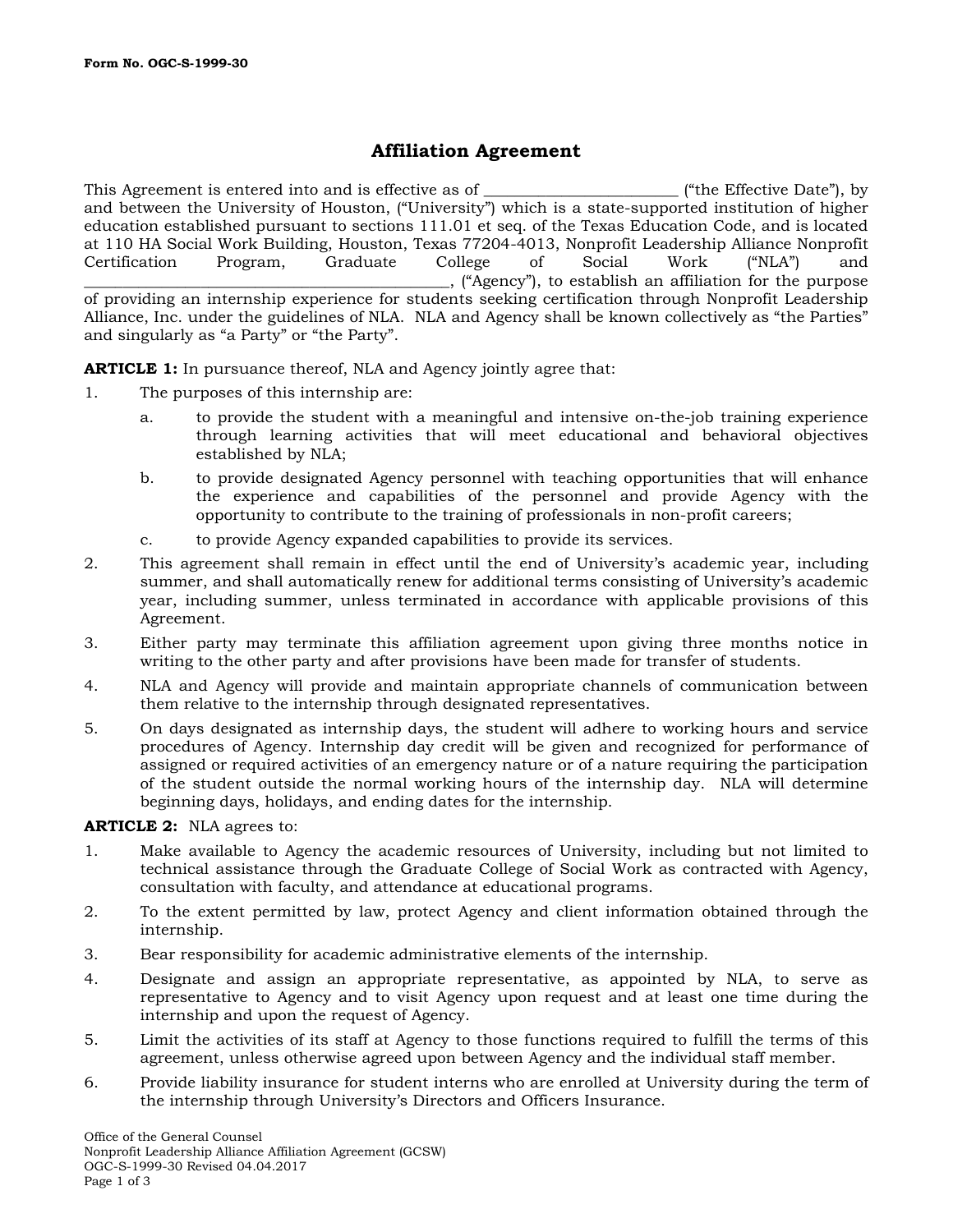#### **Form No. OGC-S-1999-30**

- 7. Select the students or student who shall be placed at Agency, subject to the approval of Agency.
- 8. Provide information to Agency, prior to placement of students, regarding the background, experience, and educational needs of each student.
- 9. Assist the students in their recognition and understanding of the mission of Agency, as well as in dealing Agency clientele, staff and administrators, regardless of race, ethnic origin, gender, sexual preference, age, religion, or political belief.
- 10. Remove, upon written request of Agency and as established in the Internship Handbook, any student whose performance is unsatisfactory or whose conduct is unacceptable to Agency

**ARTICLE 3:** Agency agrees to:

- 1. Meet the criteria described in the NLA's Internship Handbook.
- 2. Provide students with information regarding policies and procedures of Agency and with orientation experiences to educate students about the requirements of Agency.
- 3. Allow the use of Agency materials in classroom discussions and assignments, as cleared by the internship supervisor in such form as to protect client identity and confidentiality and to recognize as privileged information relative to specific administrative or personnel problems of Agency.
- 4. Provide suitable office space, equipment, materials, supplies, and clerical assistance necessary for accomplishment of the teaching/learning tasks, as well as, when required, privacy for interviewing purposes.
- 5. Provide appropriate instruction and supervision by a qualified Agency representative. This supervisor is subject to approval by NLA. The responsibility of the supervisor will be to provide coordination of internship instruction and work supervision of the student within Agency, unless a different plan has been agreed upon by NLA and Agency.
- 6. Provide appropriate and ample time for the supervisor to attend workshops, trainings, and seminars; to prepare for and conduct conferences with students; and to consult with the representative of NLA.
- 7. Accept students for the internship with the provision that said student may participate in overall Agency programs and activities, as appropriate to their educational objectives.
- 8. Accept any qualified students without regard to race, ethnic origin, gender, sexual preference, religion, age, or political belief, and provide an atmosphere for learning that is supportive and free of discrimination.
- 9. Provide opportunities for the student to reinforce learning in accordance with the behavioral objectives relating the internship with the academic requirements identified by NLA.
- 10. Provide reimbursement, where possible, for student travel and other expenditures on behalf of clients and Agency business.
- 11. Facilitate withdrawal of the student by NLA when the placement fails to be in the best interest of the student, Agency and/or NLA. Withdrawal must follow the procedures established in the Internship Handbook.

## **ARTICLE 4:** General Provisions

- 1. Parties agree that this Agreement will be construed by the laws of the State of Texas (exclusive of its conflict of laws provision) and venue for purposes of claims, or litigation shall be Houston, Harris County, Texas.
- 2. The terms and conditions of this Agreement may be modified upon mutual written consent of Parties at any time.
- 3. This Agreement and all terms and conditions contained herein shall become effective as of the date noted as the Effective Date.
- 4. Any notice required or permitted under this Agreement shall be considered effective as of the date sent by certified mail, return receipt requested, as follows: